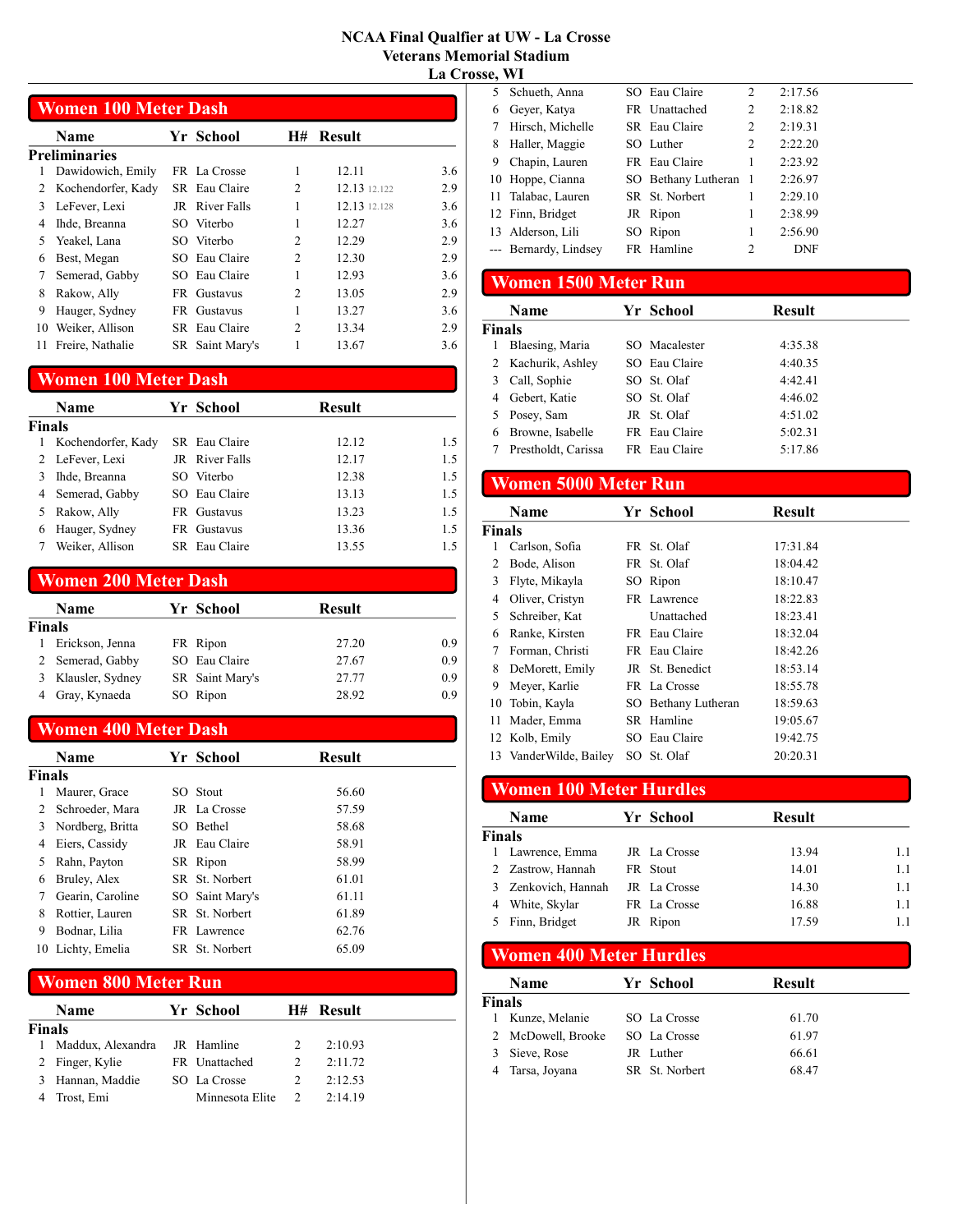#### NCAA Final Qualfier at UW - La Crosse Veterans Memorial Stadium La Crosse, WI

## Finals ... (Women 400 Meter Hurdles)

| <b>Name</b>                          |  | Yr School | <b>Result</b> |  |  |  |
|--------------------------------------|--|-----------|---------------|--|--|--|
| 5 Brooke-Pike, Addie SR Macalester   |  |           | 78.69         |  |  |  |
| <b>Women 3000 Meter Steeplechase</b> |  |           |               |  |  |  |
| Name                                 |  | Vr School | <b>Result</b> |  |  |  |

|        | Name                    | Yr School           | Kesult   |  |
|--------|-------------------------|---------------------|----------|--|
| Finals |                         |                     |          |  |
|        | Renner, Brianna         | JR Loras            | 11:03.63 |  |
|        | Vantassel, Maddy        | SO La Crosse        | 11:04.88 |  |
| 3      | Renier, Tracy           | SR St. Benedict     | 11:09.85 |  |
| 4      | Hostager, Heather       | SR Luther           | 11:10.05 |  |
|        | Chadwick, Katelyn       | FR La Crosse        | 11:20.31 |  |
| 6      | Judd, Kylie             | SO Eau Claire       | 11:43.73 |  |
|        | Merwin, Jordan          | SO Bethany Lutheran | 11:49.94 |  |
|        | --- Albrecht, Christine | JR St. Olaf         | DNF      |  |

## Women 4x100 Meter Relay

|                | <b>Team</b>             | Relay | <b>Result</b>            |
|----------------|-------------------------|-------|--------------------------|
| Finals         |                         |       |                          |
| 1              | Wis.-La Crosse          |       | 46.96                    |
|                | 1) Stelzner, Jessica JR |       | 2) Elmhorst, Carley JR   |
|                | 3) Lawrence, Emma JR    |       | 4) Dawidowich, Emily FR  |
| $\mathfrak{D}$ | Wis.-Eau Claire         |       | 47.49                    |
|                | 1) Best, Megan SO       |       | 2) Kochendorfer, Kady SR |
|                | 3) Kornaus, Gianna FR   |       | 4) Johnson, Erin JR      |
| 3              | St. Norbert             |       | 48.04                    |
|                | 1) Zima, Sydney SR      |       | 2) Makope, Nicole FR     |
|                | 3) Lund, Addison FR     |       | 4) Makope, Audrey SR     |
| 4              | Gustavus Adolphus       |       | 48.17                    |
|                | 1) Carlson, Kate FR     |       | 2) Geraets, Megan FR     |
|                | 3) Miller, Danielle FR  |       | 4) Nelson, Birgen FR     |
|                | 5) Rakow, Ally FR       |       |                          |
| 5              | Ripon                   |       | 48.35                    |
|                | 1) Erickson, Jenna FR   |       | 2) Rahn, Payton SR       |
|                | 3) Spalding, Emma JR    |       | 4) Block, Kara SO        |
| 6              | Viterbo                 |       | 49.11                    |
|                | 1) Yeakel, Lana SO      |       | 2) Veronen, Ashley FR    |
|                | 3) Schunk, Claudia SO   |       | 4) Ihde, Breanna SO      |
| 7              | Wis.-Eau Claire         | R     | 51.90                    |
|                | 1) Weiker, Allison SR   |       | 2) Fitzgerald, Abbey FR  |
|                | 3) Williams, Emily FR   |       | 4) Williamson, Ella FR   |

## Women 4x400 Meter Relay

| Team                   | Relay     | Result               |
|------------------------|-----------|----------------------|
| Finals                 |           |                      |
| Wis.-Eau Claire        |           | 3:57.85              |
| 1) Eiers, Cassidy JR   |           | 2) Booker, Emilee FR |
| 3) Johannsen, Jaryn FR |           | 4) Kautz, Jane SO    |
| <b>Women High Jump</b> |           |                      |
| $N = 1$                | V. Cakaal | D 14                 |

|        | <b>Name</b>       | Yr School      | <b>Result</b>     |
|--------|-------------------|----------------|-------------------|
| Finals |                   |                |                   |
|        | 1 Zastrow, Hannah | FR Stout       | $1.61m$   5-03.25 |
|        | 2 Owens, Olivia   | FR La Crosse   | $1.61m$   5-03.25 |
|        | Rottier, Lauren   | SR St. Norbert | $1.56m$   5-01.25 |

|   | .                   |               |                   |
|---|---------------------|---------------|-------------------|
|   | Williamson, Ella    | FR Eau Claire | $1.56m$   5-01.25 |
|   | Williams, Emily     | FR Eau Claire | $1.46m$   4-09.50 |
|   | Weiker, Allison     | SR Eau Claire | $1.46m$   4-09.50 |
| 7 | Finn, Bridget       | JR Ripon      | $1.46m$   4-09.50 |
|   | --- Veronen, Ashley | FR Viterbo    | NH                |
|   |                     |               |                   |

## Women Pole Vault

|                | Name                               | Yr School             | <b>Result</b>      |
|----------------|------------------------------------|-----------------------|--------------------|
| Finals         |                                    |                       |                    |
| 1              | Holland, Gracie                    | FR Whitewater         | $3.70m$   12-01.50 |
| $\overline{2}$ | Robertson, Kimi                    | <b>SR</b> River Falls | $3.65m$   11-11.75 |
| 3              | Sorensen, Raegan                   | FR Stout              | $3.65m$   11-11.75 |
| 4              | Klocke, Kalli Jo                   | SO River Falls        | $3.50m$   11-05.75 |
| 4              | O'Connell, Ashley                  | SO La Crosse          | $3.50m$   11-05.75 |
| 4              | Meidl, Abby                        | SO La Crosse          | $3.50m$   11-05.75 |
| 7              | Nuutinen, Bailey                   | SO Viterbo            | $3.50m$   11-05.75 |
| 8              | Ruf, Lindsay                       | JR La Crosse          | $3.50m$   11-05.75 |
| 9              | Pettitt-Kenney, Teresa JR St. Olaf |                       | $3.50m$   11-05.75 |
| 10             | Warr, Emma                         | Oshkosh               | $3.35m$   10-11.75 |
| 10             | Gearin, Caroline                   | SO Saint Mary's       | $3.35m$   10-11.75 |
|                | Maher, Ella                        | FR Whitewater         | <b>NH</b>          |
|                | Missiaen, Liz                      | FR La Crosse          | NH                 |
|                | DeGroot, Sara                      | SR St. Norbert        | NH                 |
|                | Kowalkowski, Grace                 | JR St. Norbert        | NH                 |
|                | Blagdon, Haley                     | FR Eau Claire         | <b>NH</b>          |
|                | Grosse, Hannah                     | SR Macalester         | <b>NH</b>          |
|                | Freire, Nathalie                   | SR Saint Mary's       | <b>NH</b>          |
|                | Johnson, Emma                      | FR Viterbo            | <b>NH</b>          |
|                | Durscher, Tess                     | SO Viterbo            | <b>NH</b>          |
|                | Weiker, Allison                    | SR Eau Claire         | NH                 |
|                | --- Geszvain, Gabriella            | SO Viterbo            | NH                 |

## Women Long Jump

|               | Name              |     | Yr School       | H#             | <b>Result</b>      |     |
|---------------|-------------------|-----|-----------------|----------------|--------------------|-----|
| <b>Finals</b> |                   |     |                 |                |                    |     |
| 1             | Stokes, Autumn    |     | SR North Dakota | $\overline{c}$ | $5.80m$   19-00.50 | 0.2 |
| $\mathcal{L}$ | Zenkovich, Hannah |     | JR La Crosse    | $\overline{2}$ | $5.77m$   18-11.25 | 2.4 |
| 3             | Stelzner, Jessica |     | JR La Crosse    | $\overline{c}$ | $5.65m$   18-06.50 | 1.9 |
| 4             | Miller, Hannah    |     | SR Stout        | 2              | $5.60m$   18-04.50 | 3.0 |
| 5             | Lord, Nicole      | JR  | La Crosse       | $\overline{2}$ | $5.58m$   18-03.75 | 0.8 |
| 6             | Spaeth, Sydney    | JR  | St. Norbert     | 2              | $5.49m$   18-00.25 | 4.4 |
| 7             | Yeakel, Lana      |     | SO Viterbo      | $\overline{c}$ | $5.44m$   17-10.25 | 3.3 |
| 8             | Ennevor, Mikayla  |     | SR Macalester   | 1              | $5.43m$   17-09.75 | 4.5 |
| 9             | Fitzgerald, Abbey |     | FR Eau Claire   | 2              | $5.42m$   17-09.50 | 1.2 |
| 10            | Makope, Nicole    |     | FR St. Norbert  | $\overline{2}$ | $5.33m$   17-06.00 | 1.9 |
| 11            | White, Skylar     |     | FR La Crosse    | 1              | $5.29m$   17-04.25 | 2.9 |
| 11            | Page, Madison     | SO. | La Crosse       | $\overline{2}$ | $5.29m$   17-04.25 | 1.4 |
| 13            | Klausler, Sydney  |     | SR Saint Mary's | 1              | $5.24m$   17-02.25 | 2.8 |
| 14            | Driscoll, Jenna   |     | FR Stout        | 2              | $5.18m$   17-00.00 | 2.1 |
| 15            | Kautz, Jane       | SO. | Eau Claire      | 1              | $5.14m$   16-10.50 | 2.2 |
| 16            | Geraets, Megan    |     | FR Gustavus     | 1              | $5.08m$   16-08.00 | 5.2 |
| 17            | Semerad, Gabby    | SO. | Eau Claire      | 1              | $4.90m$   16-01.00 | 2.9 |
| 18            | Zima, Sydney      |     | SR St. Norbert  | $\overline{c}$ | $4.71m$   15-05.50 | 1.8 |